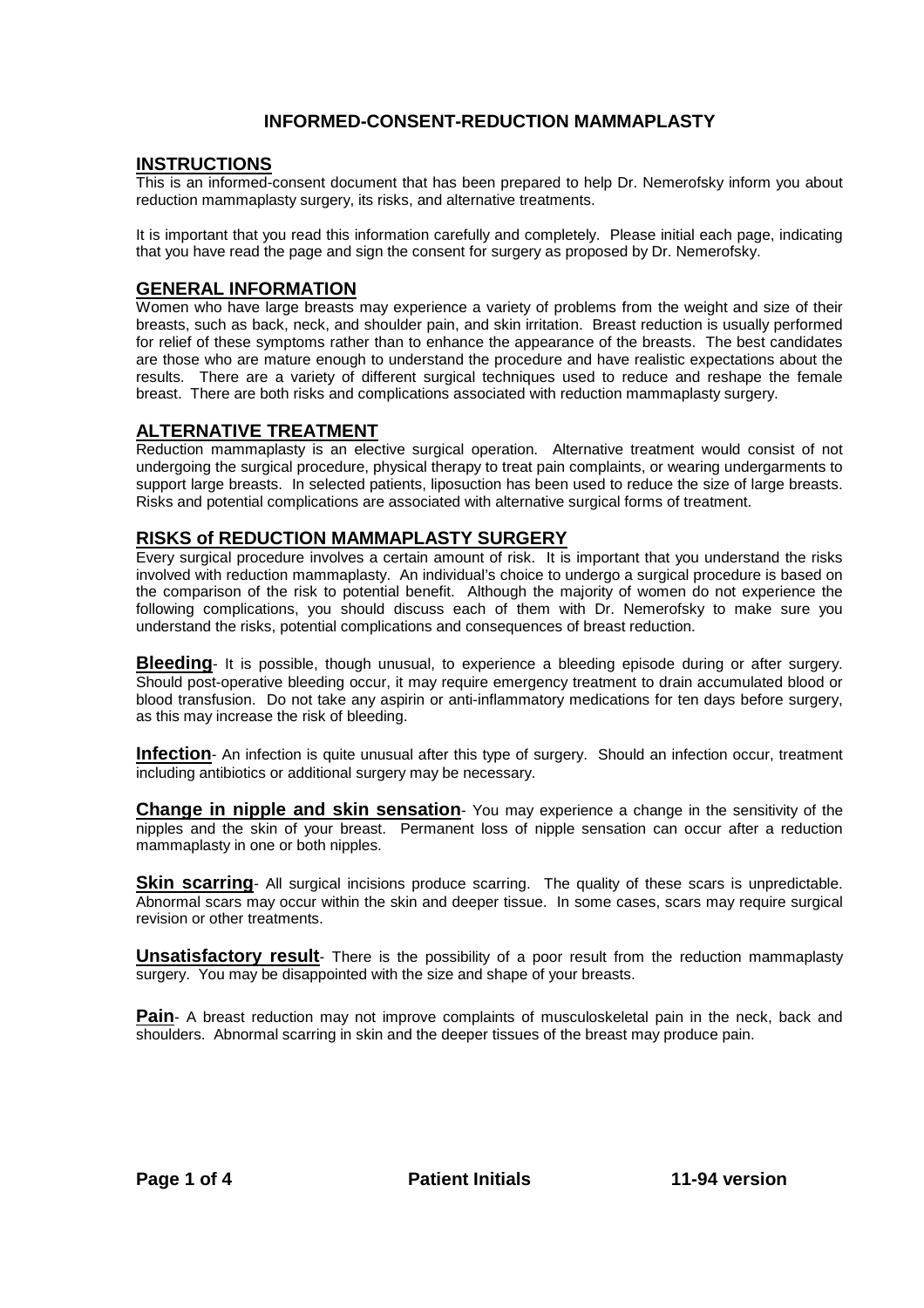# **Risks of Reduction Mammaplasty, continued**

**Firmness**- Excessive firmness of the breast can occur after surgery due to internal scarring or fat necrosis. The occurrence of this is not predictable. If an area of fat necrosis or scarring appears, this may require biopsy or additional surgical treatment.

**Delayed healing**- Wound disruption or delayed wound healing is possible. Some areas of the breast skin or nipple region may not heal normally and may take a long time to heal. It is even possible to have loss of skin or nipple tissue. This may require frequent dressing changes or further surgery to remove the non-healed tissue.

#### **Smokers have a greater risk of skin loss and wound healing complications.**

**Asymmetry**- Some breast asymmetry naturally occurs in most women. Differences in breast and nipple shape, size, or symmetry may also occur after surgery. Additional surgery may be necessary to revise asymmetry after a reduction mammaplasty.

**Breast disease**- Breast disease and breast cancer can occur independently of breast reduction surgery. It is recommended that all women perform periodic self examination of their breasts, have mammography according to American Cancer Society guidelines, and to seek professional care should a breast lump be detected.

**Breast feeding**- Although some women have been able to breast feed after breast reduction, in general this is not predictable. If you are planning to breast feed following breast reduction, it is important that you discuss this with Dr. Nemerofsky prior to undergoing reduction mammaplasty.

**Allergic reactions**- In rare cases, local allergies to tape, suture material, or topical preparations have been reported. Systemic reactions which are more serious may occur to drugs used during surgery and prescription medicines. Allergic reactions may require additional treatment.

**Surgical anesthesia**- Both local and general anesthesia involve risk. There is the possibility of complications, injury, and even death from all forms of surgical anesthesia or sedation.

## **ADDITIONAL SURGERY NECESSARY**

There are many variable conditions that may influence the long term result of reduction mammaplasty. Secondary surgery may be necessary to perform additional tightening or repositioning of the breasts. Should complications occur, additional surgery or other treatments may be necessary. Even though risks and complications occur infrequently, the risks cited are particularly associated with breast reduction surgery. Other complications and risks can occur but are even more uncommon. The practice of medicine and surgery is not an exact science. Although good results are expected, there is no guarantee or warranty expressed or implied, on the results that may be obtained.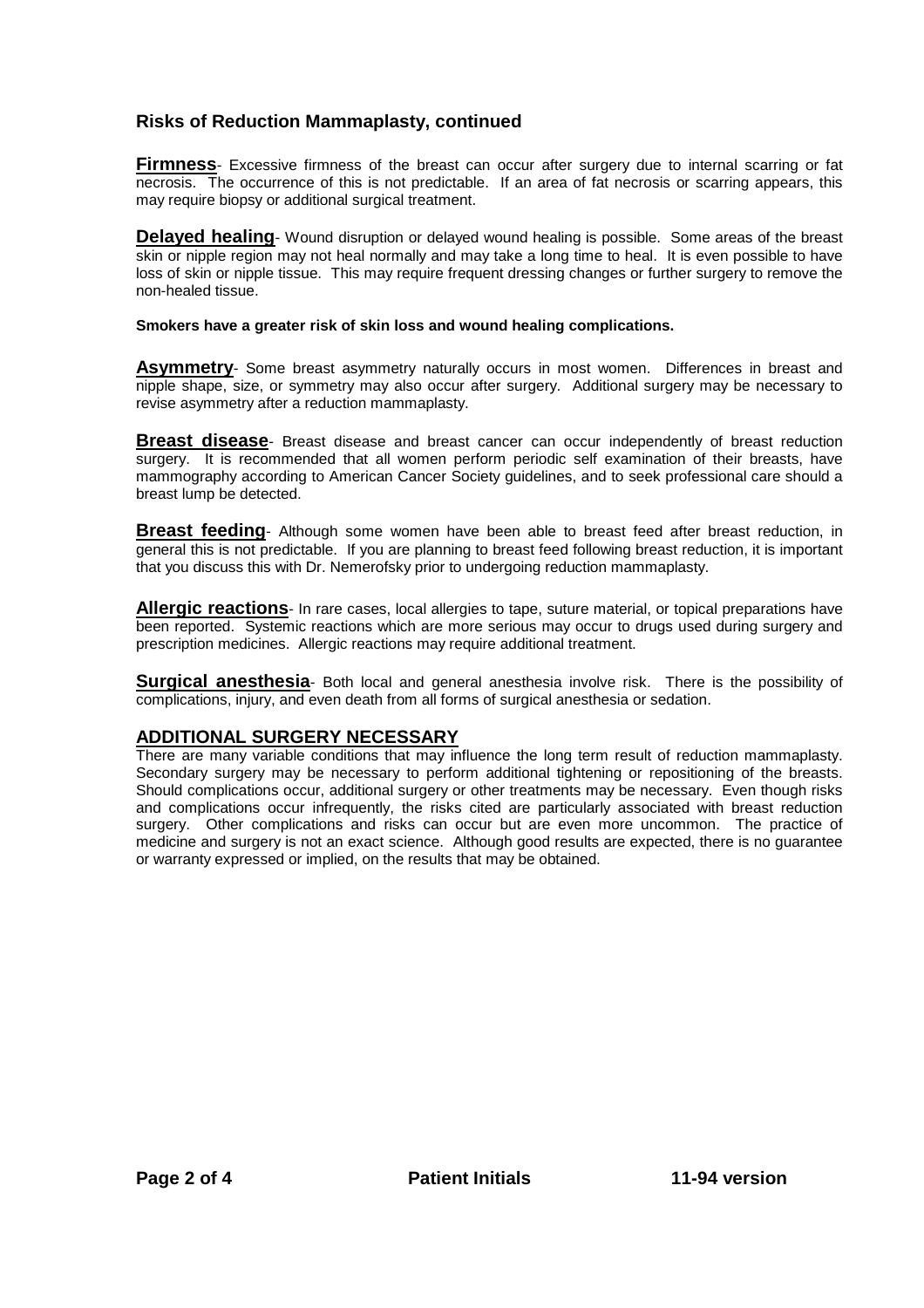# **Risks of Reduction Mammaplasty, continued**

# **HEALTH INSURANCE**

Depending on your particular health insurance plan, breast reduction surgery may be considered a covered benefit. There may be additional requirements in terms of the amount of breast tissue to be removed and duration of physical problems caused by large breasts. Breast reductions involving removal of small amounts of tissue may not be covered by your insurance. Please review your health insurance subscriber-information pamphlet, call your insurance company, and discuss this further with Dr. Nemerofsky. Many insurance plans exclude coverage for secondary or revisionary surgery.

## **FINANCIAL RESPONSIBILITIES**

The cost of surgery involves several charges for the services provided. The total includes fees charged by Dr. Nemerofsky, the cost of surgical supplies, laboratory tests, blood bank, anesthesia, and hospital charges, depending on where the surgery is performed. Depending on whether the cost of surgery is covered by an insurance plan, you will be responsible for necessary co-payments, deductibles, and charges not covered. Additional costs may occur should complications develop from the surgery. Secondary surgery or hospital day-surgery charges involved with revisionary surgery would also be your responsibility.

# **DISCLAIMER**

Informed-consent documents are used to communicate information about the proposed surgical treatment of a disease or condition along with disclosure of risks and alternative forms of treatment(s). The informed-consent process attempts to define principles of risk disclosure that should generally meet the needs of most patients in most circumstances.

However, informed consent documents should not be considered all inclusive in defining other methods of care and risks encountered. Dr. Nemerofsky may provide you with additional or different information which is based on all the facts in your particular case and the state of medical knowledge.

Informed-consent documents are not intended to define or serve as the standard of medical care. Standards of medical care are determined on the basis of all of the facts involved in an individual case and are subject to change as scientific knowledge and technology advance and as practice patterns evolve.

**It is important that you read the above information carefully and have all of your questions answered before signing the consent on the next page.**